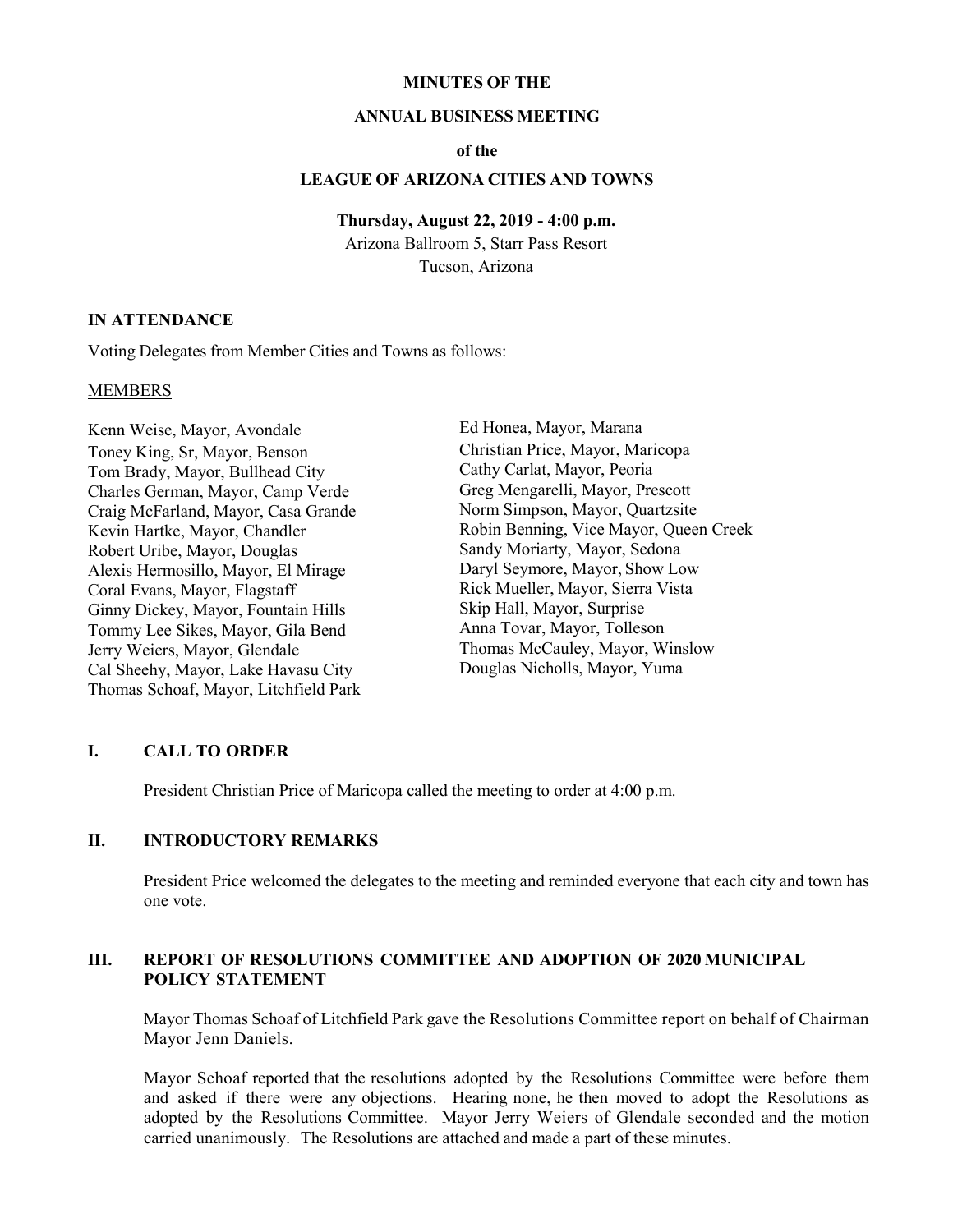# **IV. REPORT OF NOMINATING COMMITTEE AND ELECTION OF EXECUTIVE COMMITTEE MEMBERS**

Mayor Daryl Seymore of Show Low, Chairman of the Nominating Committee, was recognized by President Price to give the Nominating Committee's report.

Mayor Seymore thanked the Nominating Committee members for their participation and then read the recommendations for the Executive Committee member positions and made a motion to adopt the report of the Nominating Committee. President Price then asked if there were any nominations from the floor. There were none. Mayor Kenneth Weise of Avondale seconded the motion and those nominated were elected without objection. The report of the Nominating Committee is attached and made a part of these minutes.

# **V. OTHER BUSINESS**

President Price asked if there was any other business to bring before the body. There was none.

## **VI. ADJOURNMENT**

The meeting was adjourned at 4:06 p.m.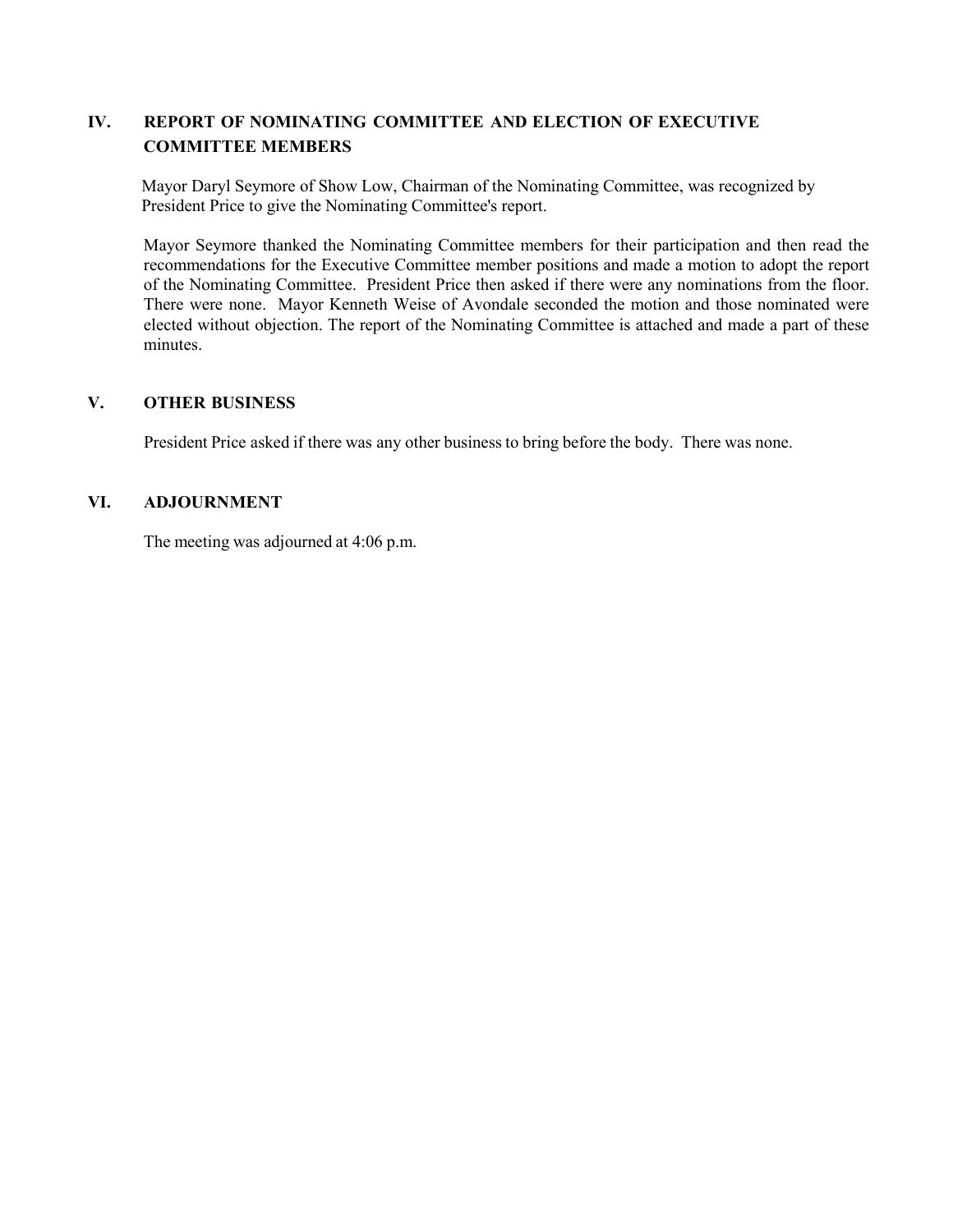# League of Arizona Cities and Towns Resolutions Summary Chart 2020 Adopted Resolutions

| Number                       | Resolution                                                                                                                                                                                                                                                                                                                                                                         | Sponsor    | <b>Notes</b> |
|------------------------------|------------------------------------------------------------------------------------------------------------------------------------------------------------------------------------------------------------------------------------------------------------------------------------------------------------------------------------------------------------------------------------|------------|--------------|
| <b>BFED 1</b>                | Further study and explore legislation to<br>address the property tax code regarding<br>"salvage"<br>property valuations<br>and<br>establish a revolving fund available to<br>and towns to fund blight<br>cities<br>abatement efforts.                                                                                                                                              | Superior   |              |
| <b>GAHRE 1</b>               | Allow governing bodies the ability to<br>address security measures for<br>emergency situations as part of an<br>executive session during a council<br>meeting.                                                                                                                                                                                                                     | Avondale   |              |
| <b>GAHRE 2</b>               | Allow governing bodies to use<br>newspapers printed and published in<br>their county when state statute requires<br>or allows the publication of a notice in<br>a newspaper.                                                                                                                                                                                                       | Buckeye    |              |
| TIPW 1                       | Support federal legislation enacting the<br>Nogales Wastewater Fairness Act that<br>will apportion the costs for the<br>operation and maintenance of the<br>International<br>Nogales<br>Wastewater<br>Treatment Plant and the International<br>Outfall Interceptor based on the<br>average daily volume of wastewater<br>originating from Nogales, Arizona and<br>Nogales, Sonora. | Nogales    |              |
| NSQL 1                       | Amend statute to allow local regulation<br>of investor-owned short-term home<br>rentals.                                                                                                                                                                                                                                                                                           | Sedona     |              |
| NSQL <sub>2</sub>            | Support legislation for Arizona to ratify<br>the Equal Rights Amendment.                                                                                                                                                                                                                                                                                                           | Quartzsite |              |
| League<br>Staff <sub>1</sub> | Support appropriations for the Heritage<br>Fund.                                                                                                                                                                                                                                                                                                                                   | League     |              |

Budget, Finance and Economic Development – BFED 

General Administration, Human Resources and Elections – GAHRE 

Neighborhoods, Sustainability and Quality of Life – NSQL 

Public Safety, Military Affairs and the Courts – PSMAC 

Transportation, Infrastructure and Public Works – TIPW